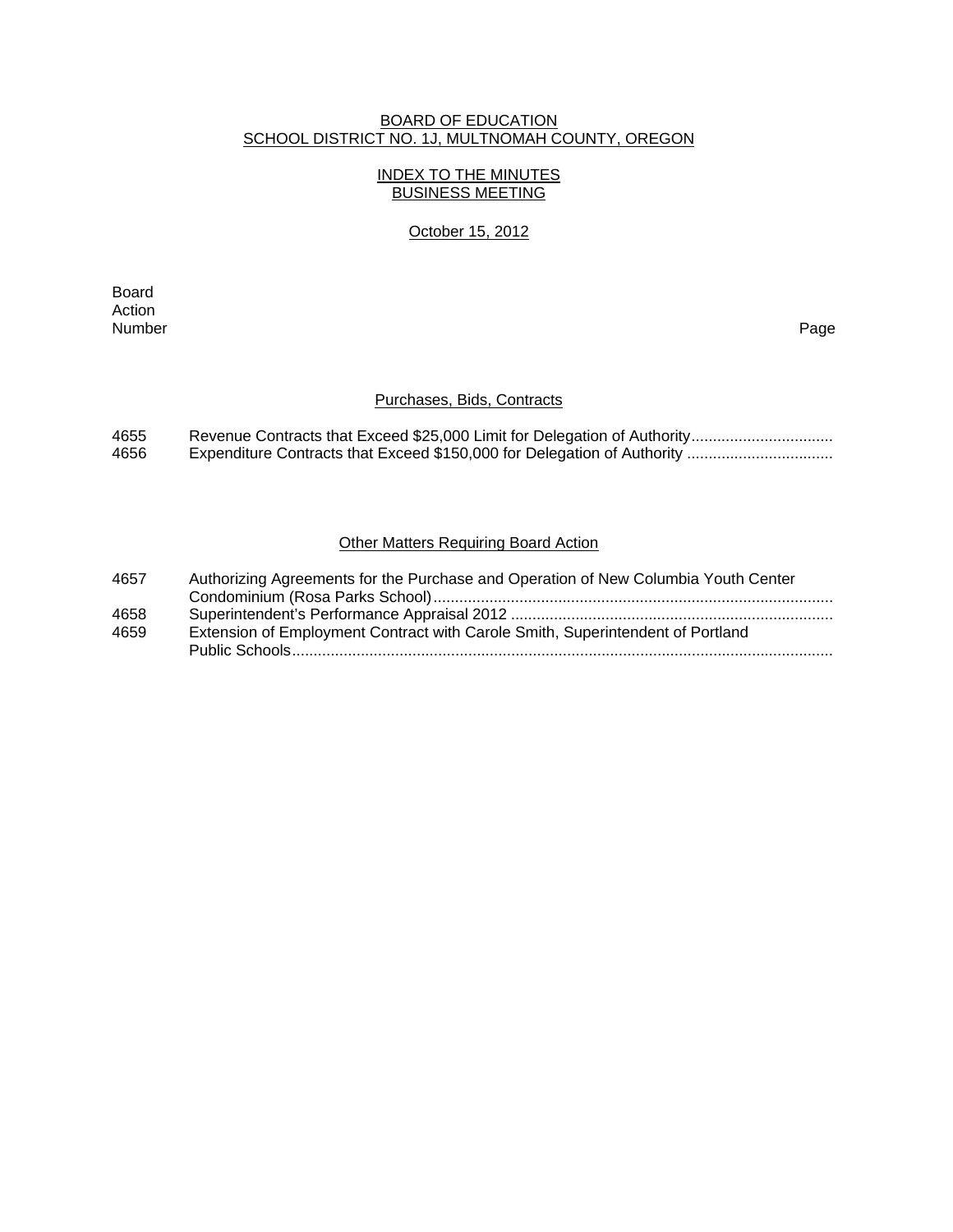#### OFFICE OF THE BOARD OF EDUCATION SCHOOL DISTRICT NO. 1J, MULTNOMAH COUNTY, OREGON BLANCHARD EDUCATION SERVICE CENTER PORTLAND, OREGON

The Study Session of the Board of Education came to order at 6:04pm at the call of Co-Chair Martin Gonzalez in the Board Auditorium of the Blanchard Education Service Center, 501 N. Dixon St, Portland, Oregon.

There were present: Pam Knowles

Ruth Adkins Bobbie Regan Trudy Sargent Martin Gonzalez, Co-Chair Matt Morton Greg Belisle, Co-Chair

Alexia Garcia, Student Representative

Staff

 Carole Smith, Superintendent Caren Huson-Quiniones, Board Senior Specialist

#### **PUBLIC COMMENT**

Catherine Dunn stated that she was seeking guidance and support from PPS to get her daughter in the Mandarin Immersion program. She was first on the waiting list and five students have dropped out, yet she has not received a response from PPS for five months.

# **FRANKLIN CLUSTER UPDATE**

Trip Goodall, Director of High Schools, explained that the Board will hear a high school cluster update each month with the intent to provide insight around the challenges and accomplishments found in our neighborhood schools. Antonio Lopez, Regional Administrator, added that staff works in collaboration to have K-12 alignment. Each principal in the Franklin cluster introduced themselves. Staff have been working with principals in several areas and monitor them on a monthly basis: equity, quality of instruction, milestones, discipline, etc.

Heather Hull, Principal of Woodmere K-5, stated that Woodmere has 87% free or reduced lunch, a SUN school, and 31% of the students qualify for ESL services. A dozen languages were spoken at her school. They work hard to do what's best for the students, and they have a Student Improvement Specialist who helps in professional development training and all other aspects of learning. The challenges for her are the uncertain budget and time.

Debbie Armendariz, Principal of Atkinson K-5, commented that they have a neighborhood side and a Spanish Immersion side. It was difficult to make data driven decisions around instruction and instruction groupings, and a challenge to identify students of color in their neighborhood program. What has worked is aligning their school improvement strategy to the District strategy around systems of accountability, rigorous core programs, strong teachers and safety nets.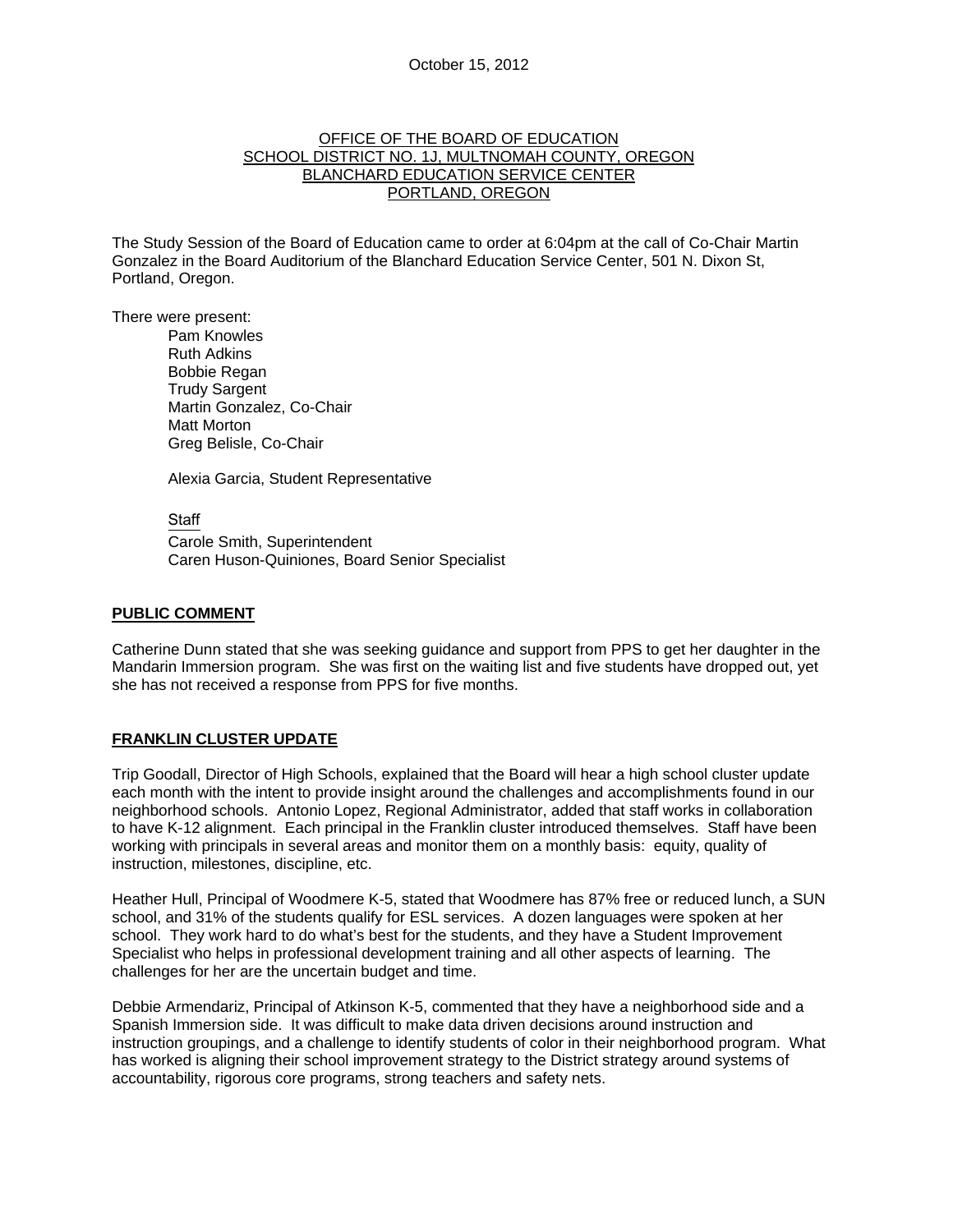Shay James, Franklin High School Principal, stated that they deliver excellence and equity, and offer AP and dual credit courses. They received the "*Celebrating Student Success'* award from the State last year for closing the achievement gap. Franklin is the 16<sup>th</sup> best high school in Oregon, and has the highest Special Education students of all PPS high schools. Over 800 of their students are on free or reduced lunch. Director Regan asked since Franklin has feeder schools that are both K-8 and middle schools, could Ms. James tell the difference in how the students were prepared for high school. Ms. Shay responded that in terms of academics, she would say it was not noticeable; however, in terms of student's experiences and access, that was noticeable.

Director Knowles acknowledged the great strides that have been made at Franklin in terms of milestones and asked for more detail on their scholars program. Ms. James responded that the program was optional for students and that the students must make a commitment that they will maintain a certain grade point level. Each student is provided a mentor, take AP classes, and sit in on additional courses on their own time.

Director Regan questioned if the state provided additional funds, what would Franklin use those funds for. Ms. James responded that they would have a full-day schedule for the kids. Mr. Goodall stated that there would be unanimous support for Instructional Specialists, as that is a position that principals really value.

Co-Chair Gonzalez stated that he was impressed with the gains that have been made in the schools, but added that we do not have consistency throughout our School Improvement Plans. Mr. Lopez commented that he works with amazing principals who are committed to their work. It was a learning process; to look at what is really working in some schools and hoping to copy that in other schools. He meets once a month with every principal in his cluster.

Director Regan asked principals if the new teacher evaluation tool was having an impact in supporting student achievement. Several principals responded that the new tool lets them evaluate the entire school year, that it was one of the monumental things we have done in the District in recent years, and it has created a bridge between equity work and the evaluation process. Student Representative Garcia asked how principals would feel about adding a student evaluation section to the tool. Marti Diaz responded that it was important to have student input and she would like to have Franklin students go to Kelly and speak to their teachers.

At 7:25pm, the Board took a five minute break.

#### **ROSA PARKS SCHOOL REAL ESTATE TRANSACTION**

Bob Alexander, Director of Planning and Asset Management, reported that this item was before the Board at their August 20<sup>th</sup> meeting and has been the subject of a Board Executive Session. Director Adkins commented that she appreciated the staff diligence on this item.

#### **MILESTONES/ACHIEVEMENT COMPACT DISCUSSION**

Superintendent Smith reminded the Board of the Milestones Framework. Staff had applied this year's measure to last year's data to determine progress on the milestone targets.

Melissa Goff, Director of Teaching and Learning, provided a PowerPoint presentation and provided the following recommendations: 1) for 3<sup>rd</sup> Grade Reading Proficiency, reset target to 5% points to align with our previously set Milestone goals; 2) update 3<sup>rd</sup> Grade Math Proficiency to reflect current data and apply methodology to develope new target; 3) Increase the target 1% point for 6<sup>th</sup> Grade On Track; 4) increase by 5% points  $9<sup>th</sup>$  Grade on Track to align with Milestone targets. Ms. Goff reported that we do not anticipate new focus or priority schools in 2012-13 and anticipate schools exiting focus or priority status in four years. Sue Ann Higgens, Chief Academic Officer, mentioned that it was uncertain at this point how the state will leverage funding and what they will do if a school does not meet a target.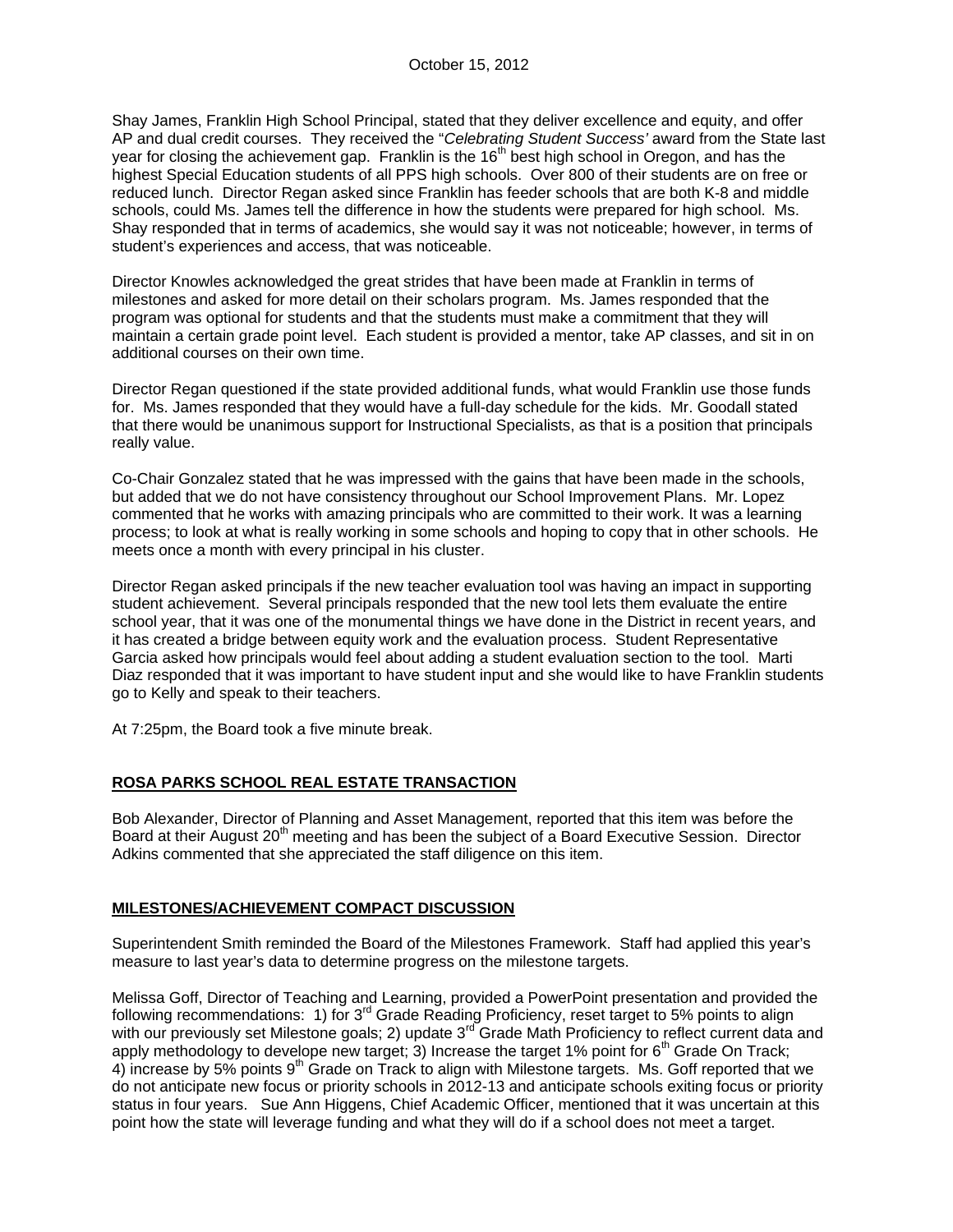Superintendent Smith added that the state was working on a new funding mechanism and PPS was working on being responsible in how we are setting our targets.

Director Regan asked if the District will be setting aspirational goals. Superintendent Smith responded that the aspirational goals were reflected in the milestones.

### **SUPERINTENDENT'S EVALUATION**

Director Knowles explained the performance appraisal procedure that was used. It was clear that we were heading in the right direction, but there is still a lot of work to be done. Director Adkins thanked the Superintendent for her leadership. Director Regan stated that she appreciates the fact that our Superintendent is seen as a mentor by Superintendents in other districts. Director Morton commented that the work that has been done with equity in the schools has been recognized. Student Representative Garcia mentioned that the Superintendent has done an excellent job in reaching out to students. Co-Chair Belisle noted that we have improved the graduation rate and narrowed the achievement gap, which was extraordinary. All Board members expressed their thanks, stating they were fortunate to have Superintendent Smith. Co-Chair Belisle mentioned that Superintendent Smith has turned down a salary increase every year, and her salary is below market comparable; he wants to reward administrators and have a salary study performed.

# **BUDGET PROCESS UPDATE**

David Wynde, Budget Director, provided a proposed list of dates in which the Board would discuss the 2013/14 budget.

Superintendent Smith recognized Dr. Charles Hopson who had passed away; Co-Chair Gonzalez called for a moment of silence.

# **ADJOURN**

Co-Chair Gonzalez adjourned the meeting at 8:49pm.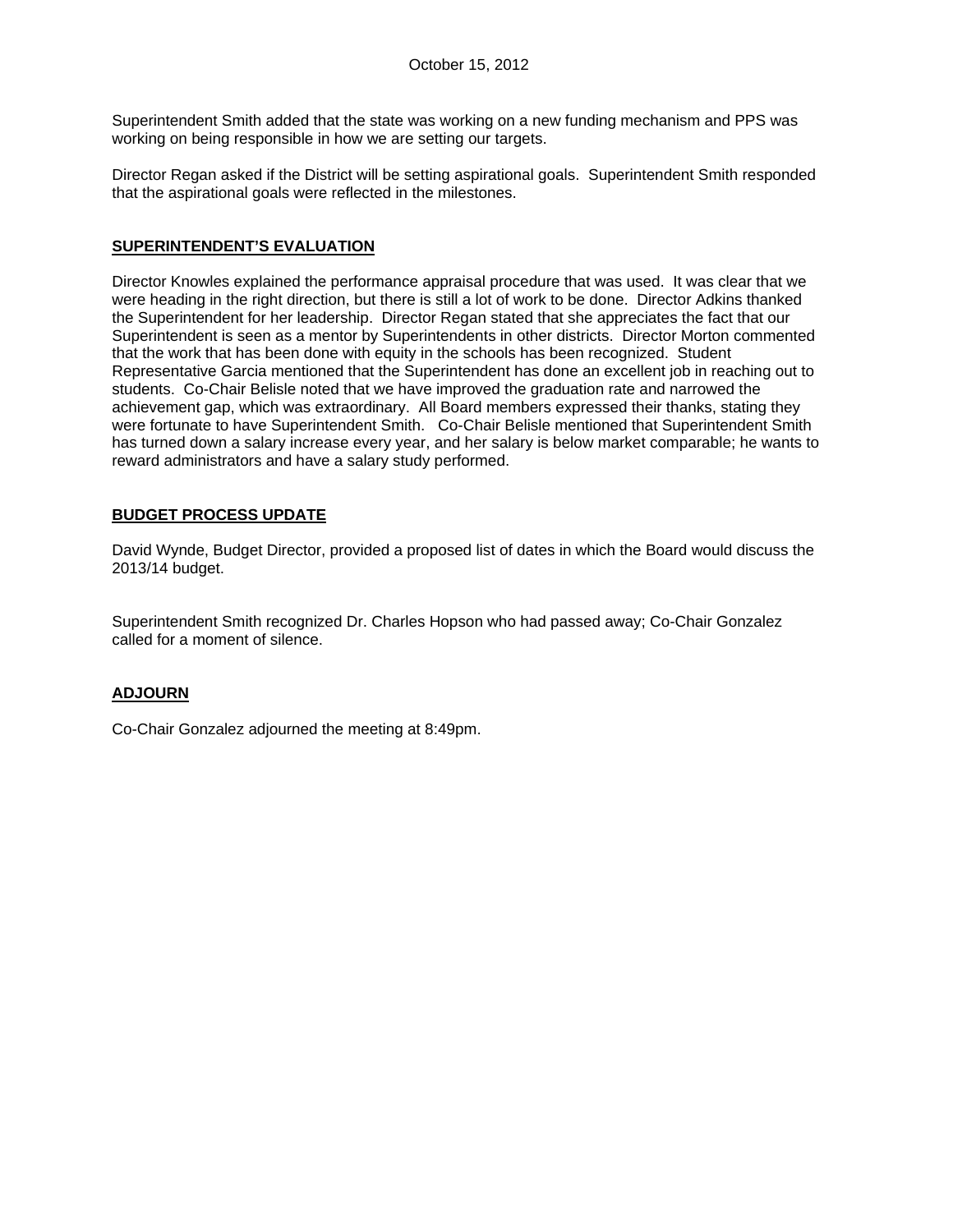# Purchases, Bids, Contracts

The Superintendent RECOMMENDED adoption of the following items:

### Numbers 4655 and 4656

Director Morton moved and Director Knowles seconded the motion to adopt the above numbered items. The motion was put to a voice vote and passed unanimously (vote: 7-yes, 0-no; with Student Representative Garcia voting yes, unofficial).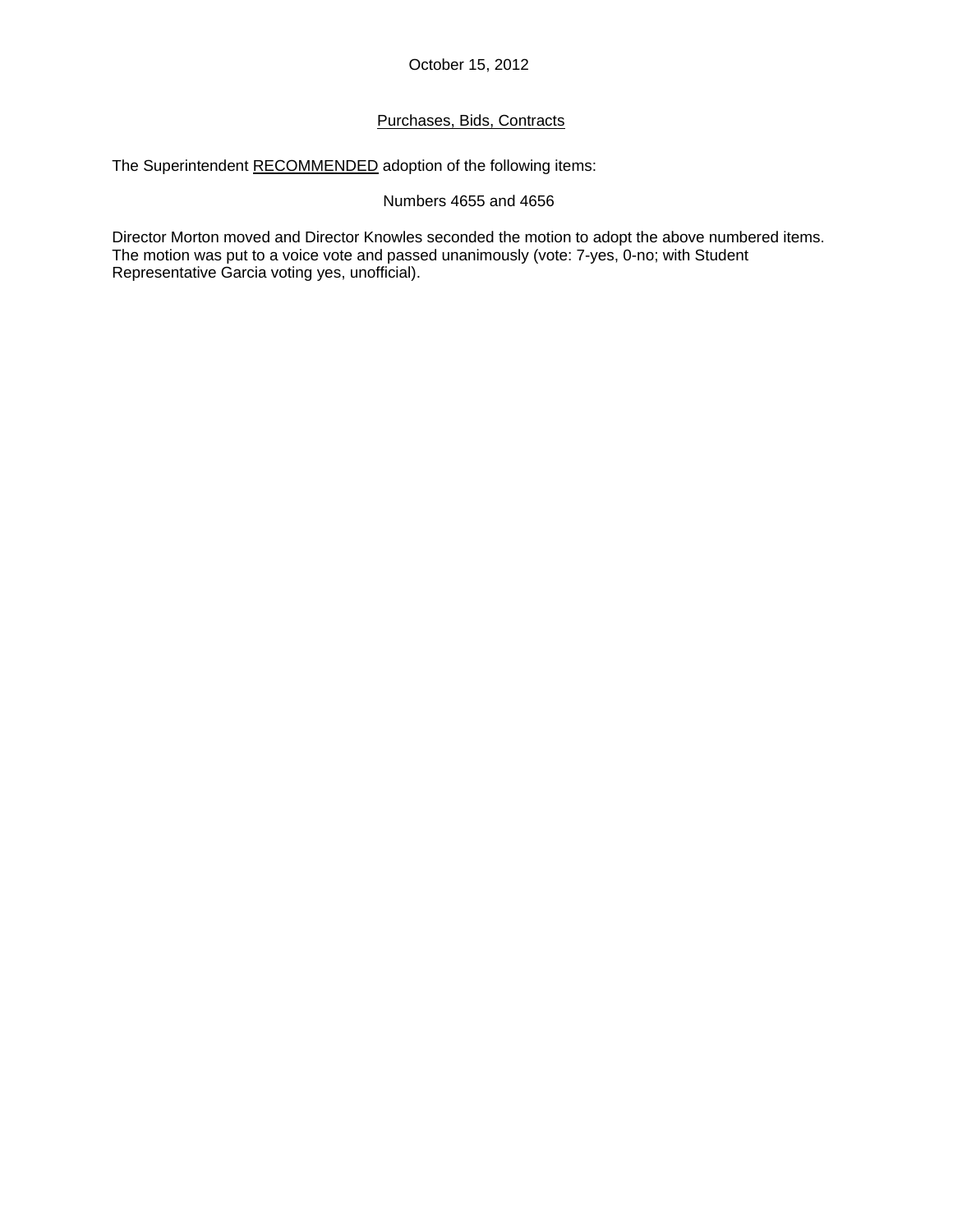#### Revenue Contracts that Exceed \$25,000 Limit for Delegation of Authority

# **RECITAL**

Portland Public Schools ("District") Public Contracting Rules PPS-45-0200 ("Authority to Approve District Contracts; Delegation of Authority to Superintendent") requires the Board of Education ("Board") to enter into and approve all contracts, except as otherwise expressly authorized. Contracts exceeding \$25,000 per contractor are listed below.

### **RESOLUTION**

The Superintendent recommends that the Board approve these contracts. The Board accepts this recommendation and by this resolution authorizes the Deputy Clerk to enter into agreements in a form approved by General Counsel for the District.

### **NEW CONTRACTS**

#### No New Contracts

### **NEW INTERGOVERNMENTAL AGREEMENTS / REVENUE ("IGA/Rs")**

| Contractor                               | <b>Contract Term</b>            | <b>Contract Type</b> | <b>Description of Services</b>                                                                                               | Contract<br>Amount | Responsible<br>Administrator,<br><b>Funding Source</b>   |
|------------------------------------------|---------------------------------|----------------------|------------------------------------------------------------------------------------------------------------------------------|--------------------|----------------------------------------------------------|
| <b>Portland Public</b><br><b>Schools</b> | 07/01/12<br>through<br>06/30/13 | IGA/R 59431          | Columbia Regional Program<br>will provide classroom services<br>to regionally eligible deaf/hard<br>of hearing students.     | \$276,600          | H. Adair<br><b>Fund 101</b><br>Dept. 5414                |
| <b>Portland Public</b><br>Schools        | 07/01/12<br>through<br>06/30/13 | IGA/R 59432          | Columbia Regional Program<br>will provide classroom services<br>to regionally eligible autism<br>spectrum disorder students. | \$931,200          | H. Adair<br><b>Fund 205</b><br>Dept. 9999<br>Grant G1203 |
| Estacada School<br>District              | 07/01/12<br>through<br>06/30/13 | IGA/R 59433          | Columbia Regional Program<br>will provide classroom services<br>to regionally eligible deaf/hard<br>of hearing students.     | \$33,750           | H. Adair<br><b>Fund 299</b><br>Dept. 9999<br>Grant S0031 |
| Parkrose School<br>District              | 07/01/12<br>through<br>06/30/13 | IGA/R 59443          | Columbia Regional Program<br>will provide classroom services<br>to regionally eligible deaf/hard<br>of hearing students.     | \$62,500           | H. Adair<br><b>Fund 299</b><br>Dept. 9999<br>Grant S0031 |

# **AMENDMENTS TO EXISTING CONTRACTS**

No Amendments to Existing Contracts

#### **LIMITED SCOPE REAL PROPERTY AGREEMENTS and AMENDMENTS**

No Limited Scope Real Property Agreements and Amendments

*N. Sullivan*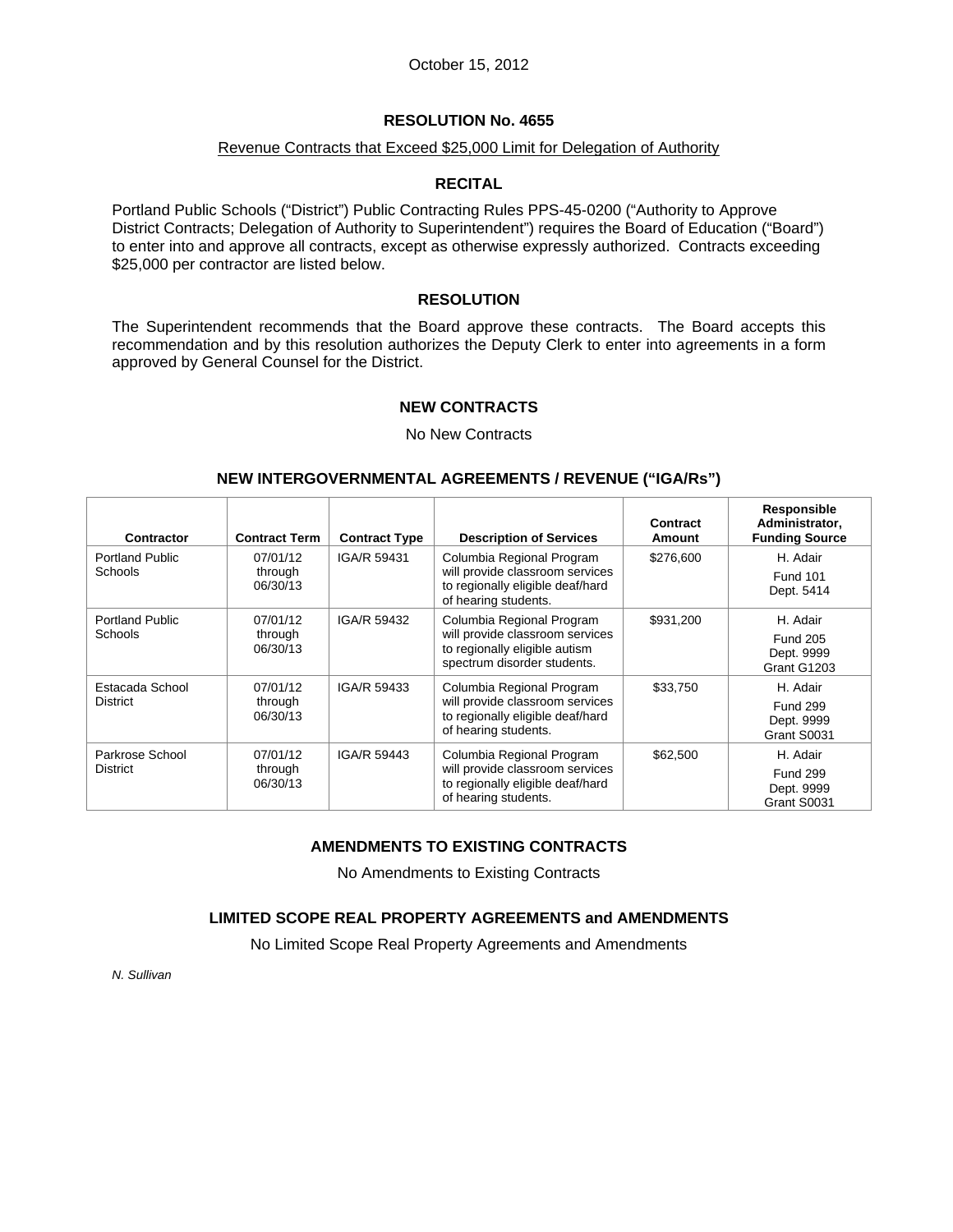### Expenditure Contracts that Exceed \$150,000 for Delegation of Authority

# **RECITAL**

Portland Public Schools ("District") Public Contracting Rules PPS-45-0200 ("Authority to Approve District Contracts; Delegation of Authority to Superintendent") requires the Board of Education ("Board") enter into contracts and approve payment for products, materials, supplies, capital outlay, equipment, and services whenever the total amount exceeds \$150,000 per contract, excepting settlement or real property agreements. Contracts meeting this criterion are listed below.

### **RESOLUTION**

The Superintendent recommends that the Board approve these contracts. The Board accepts this recommendation and by this resolution authorizes the Deputy Clerk to enter into agreements in a form approved by General Counsel for the District.

| Contractor                     | Contract<br>Term                | <b>Contract Type</b>             | <b>Description of Services</b>                                                                           | Contract<br>Amount | Responsible<br>Administrator,<br><b>Funding Source</b>          |
|--------------------------------|---------------------------------|----------------------------------|----------------------------------------------------------------------------------------------------------|--------------------|-----------------------------------------------------------------|
| Catapult Learning<br>West, LLC | 09/01/12<br>through<br>08/15/13 | Personal<br>Services<br>PS 59364 | District-wide: Title I tutoring<br>services in math, literacy, and<br>reading; RFP 2012-1497.            | \$209,137          | W. Campbell<br><b>Fund 205</b><br>Various Depts.<br>Grant G1181 |
| Re:Think                       | 09/15/12<br>through<br>08/31/13 | Personal<br>Services<br>PS 59365 | District-wide: Title I tutoring<br>services in math, literacy, and<br>reading; RFP 2012-1497.            | \$151.414          | W. Campbell<br><b>Fund 205</b><br>Various Depts.<br>Grant G1248 |
| Oracle America, Inc.           | 10/16/12                        | Purchase Order<br>PO 110020      | District-wide: One-year<br>maintenance services renewal for<br>PeopleSoft HRMS and Financial<br>modules. | \$359.943          | D. Milberg<br><b>Fund 101</b><br>Dept. 5581                     |

#### **NEW CONTRACTS**

# **NEW INTERGOVERNMENTAL AGREEMENTS ("IGAs")**

No IGAs

# **AMENDMENTS TO EXISTING CONTRACTS**

| <b>Contractor</b>                    | Contract<br>Term                                         | <b>Contract Type</b>                                | <b>Description of Services</b>                                                                             | <b>Amendment</b><br>Amount,<br><b>Contract Total</b> | Responsible<br>Administrator,<br><b>Funding Source</b> |
|--------------------------------------|----------------------------------------------------------|-----------------------------------------------------|------------------------------------------------------------------------------------------------------------|------------------------------------------------------|--------------------------------------------------------|
| Roadrunner Home<br>Bake, Inc.        | 07/01/12<br>through<br>06/30/13<br>Year 2 of<br>Contract | Material<br>Requirements<br>MR 58829<br>Amendment 1 | District-wide: One-year extension<br>of contract for diverted commodity<br>processing (cheese), as needed. | \$280,000<br>\$590,000                               | G. Grether-Sweeney<br><b>Fund 202</b><br>Dept. 5570    |
| Jennie-O Turkey<br>Store Sales, LLC  | 07/01/12<br>through<br>06/30/13<br>Year 2 of<br>Contract | Material<br>Requirements<br>MR 58897<br>Amendment 1 | District-wide: One-year extension<br>of contract for diverted commodity<br>processing (turkey), as needed. | \$160,000<br>\$370,000                               | G. Grether-Sweeney<br><b>Fund 202</b><br>Dept. 5570    |
| <b>Tyson Prepared</b><br>Foods, Inc. | 07/01/12<br>through<br>06/30/13<br>Year 2 of<br>Contract | Material<br>Requirements<br>MR 58908<br>Amendment 1 | District-wide: One-year extension<br>of contract for diverted commodity<br>processing (beef), as needed.   | \$190,000<br>\$450,000                               | G. Grether-Sweeney<br><b>Fund 202</b><br>Dept. 5570    |

*N. Sullivan*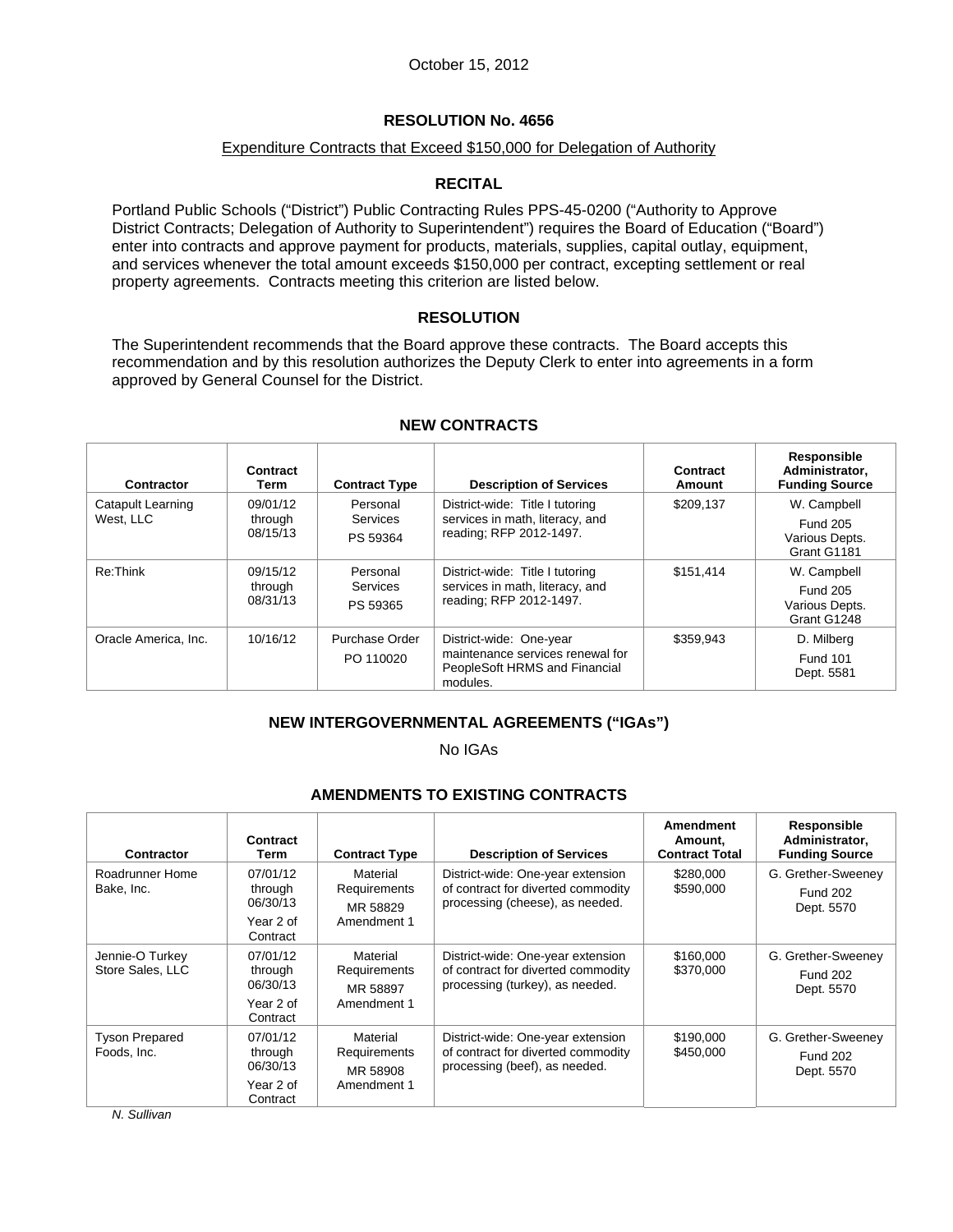# Other Matters Requiring Board Action

The Superintendent RECOMMENDED adoption of the following item:

### Number 4657 through 4659

During the Committee of the Whole, Director Sargent moved and Director Morton seconded the motion to adopt Resolution 4657. The motion was put to a voice vote and passed unanimously 7-0 (vote: 7 yes, 0-no, with Student Representative Garcia voting yes, unofficial).

During the Committee of the Whole, Director Knowles moved and Director Adkins seconded the motion to adopt Resolution 4658. The motion was put to a voice vote and passed unanimously 7-0 (vote: 7 yes, 0-no, with Student Representative Garcia voting yes, unofficial).

During the Committee of the Whole, Director Belisle moved and Director Morton seconded the motion to adopt Resolution 4659. The motion was put to a voice vote and passed unanimously 7-0 (vote: 7 yes, 0-no, with Student Representative Garcia voting yes, unofficial).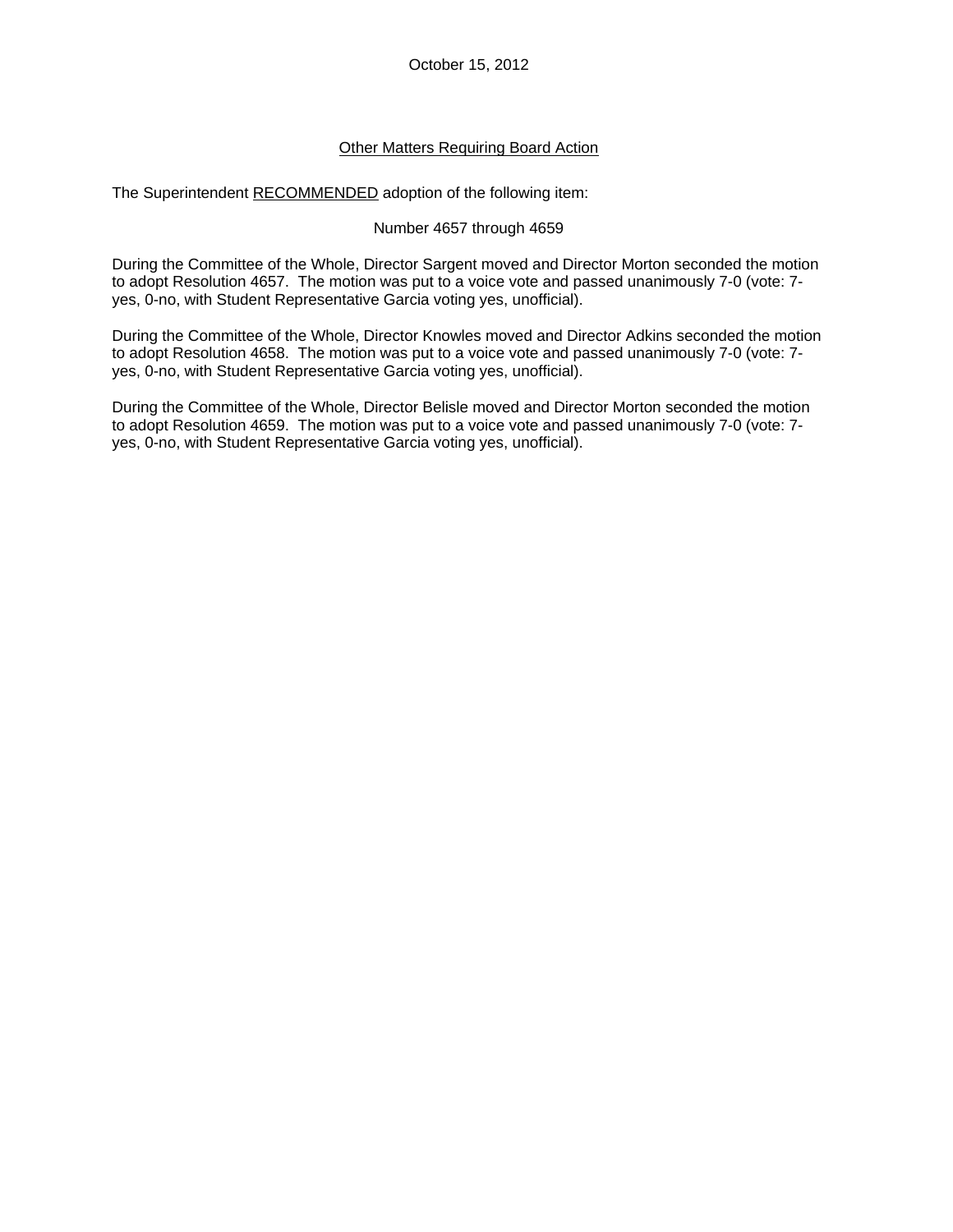#### Authorizing Agreements for the Purchase and Operation of New Columbia Youth Center Condominium (Rosa Parks School)

#### **RECITALS**

- A. Portland Public Schools ("PPS") entered into a lease/option to purchase agreement pursuant to Board of Education Resolution No. 3566, October 10, 2005, which provided for construction of Rosa Parks School utilizing New Market Tax Credits and other resources.
- B. The lease/option for the school, which opened in 2006, contemplates that the owner, New Columbia Community Campus Corporation (N4C), could require PPS to purchase at the end of the seven year period for \$8,889,778.
- C. N4C exercised this option requiring purchase which can be accomplished by establishing a commercial condominium, the New Columbia Youth Center Condominium (Condominium), to be jointly owned by PPS and the Boys & Girls Club (B&G Club).
- D. The Condominium Declaration and Plat details three units: Unit One is the B&G Club, Unit Two is the Ancillary School Unit and Unit Three is the School Unit. PPS will own both Units Two and Three.
- E. The Ancillary School Unit includes the cafeteria, music room, art room and computer room where PPS is reimbursed a portion of the maintenance and operating expenses through an amended Shared Space Agreement with the B&G Club.
- F. The remainder of the property outside of the Units is controlled by the New Columbia Youth Center Condominium Owners Association (Association) as general common elements or limited common elements as indicated on the Plat, Attachment C to the accompanying staff report.
- G. The Condominium Declaration also calls for the current outside covered playground area and the uncovered play area to become a facility which the B&G Club would maintain but share use and maintenance expenses with PPS according to the Shared Space Agreement.
- H. The financial management and operation of the Condominium will be through the Association and managed by a Board of Directors, which allows one director per Unit.
- I. The Association will be responsible for property and utilities jointly owned by the Association and will be establishing accounts to allow for its operation.

### **RESOLUTION**

- 1. The Board hereby authorizes the acceptance by PPS of the conveyance of Units 2 and 3, subject to the terms of the Declaration, Bylaws, and Plat, all of which are approved, and authorizes the Deputy Clerk to evidence the acceptance of the conveyance by signing the deed from N4C.
- 2. The Board further authorizes payment of the purchase price of \$8,889,778 plus closing costs.
- 3. The Board directs the Deputy Clerk to execute any other documents requested by the Escrow Company, such as a settlement statement and escrow instructions, necessary or convenient in connection with the purchase of the units.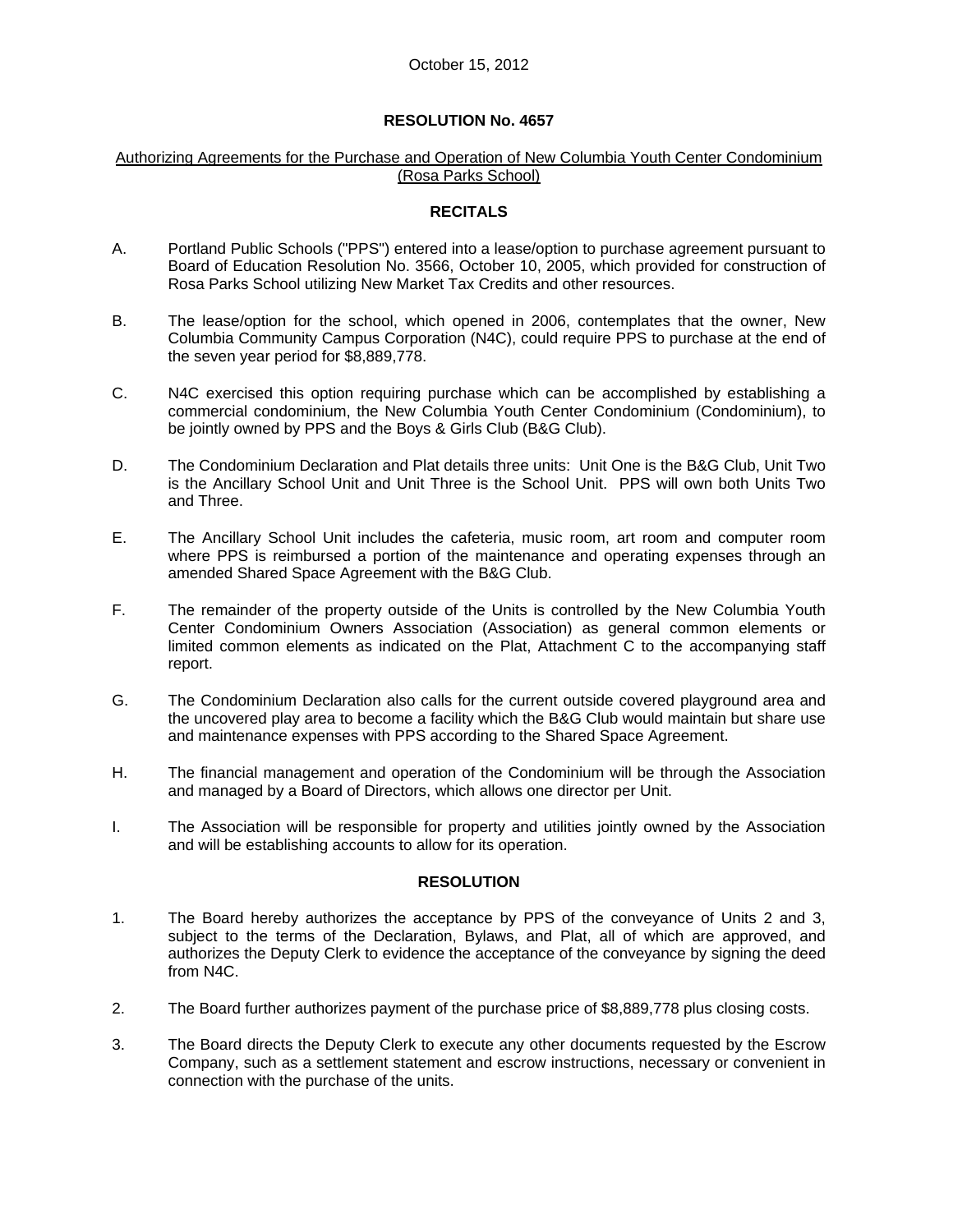- 4. The Board directs PPS to become a member of the Association and to appoint David Wynde, Deputy Chief Financial Officer, and Bob Alexander, Director of Planning and Asset Management, to represent PPS to serve on the Board of Directors of the Association and grant to them authority to take action in such capacity as they deem prudent to accomplish the goals of PPS.
- 5. The Board directs the Deputy Clerk to execute the Amended and Restated Shared Space Agreement which provides that the use of, and expenses arising from, Unit 2 and the Outdoor Play areas will be shared equally with the B&G Club.
- 6. The Board authorizes the establishment of accounts or change of existing accounts and development of mechanisms necessary for the existence and operation of the Condominium.
- *C. Sylvester / B. Alexander*